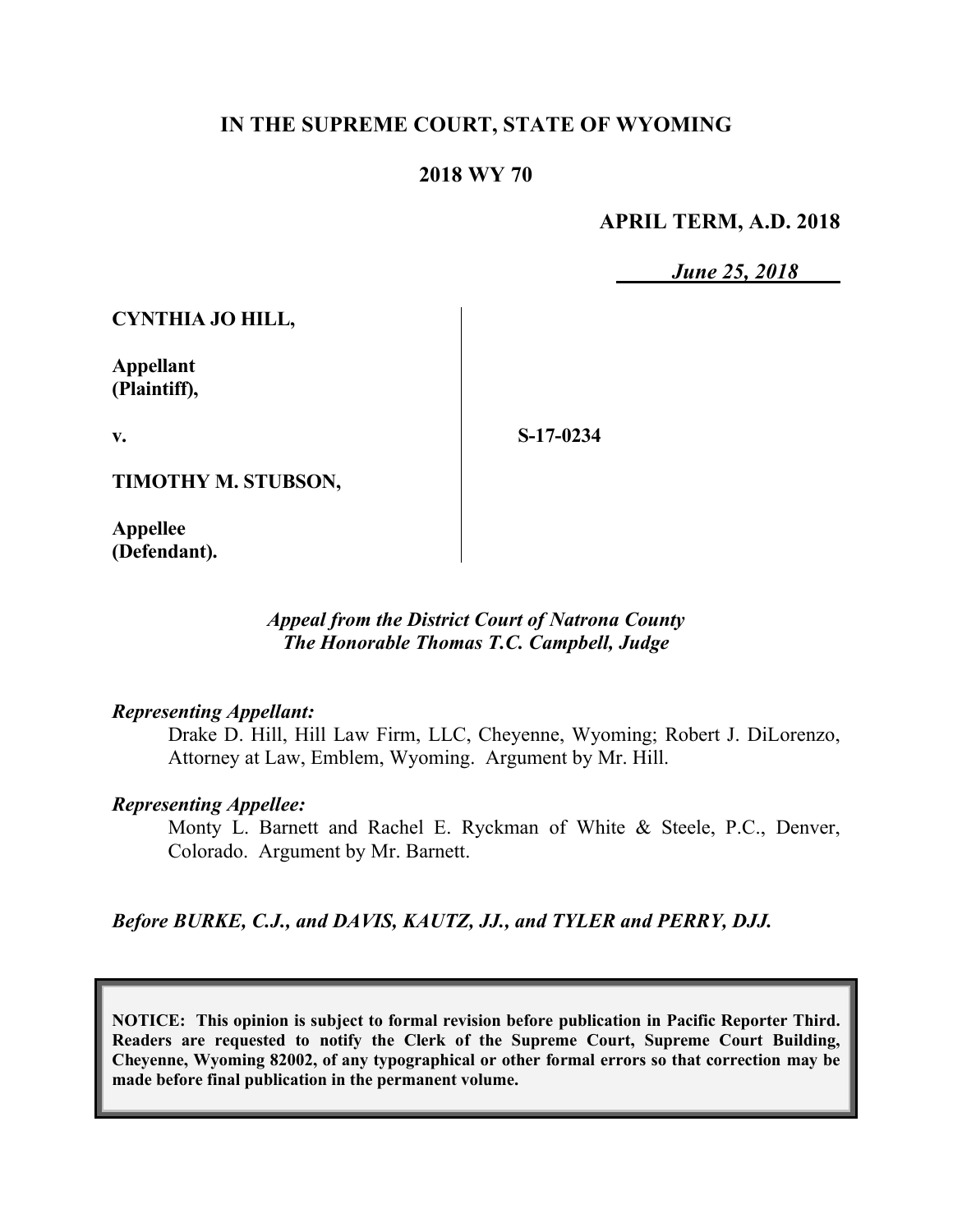## **DAVIS**, **Justice**.

[¶1] Plaintiff Cynthia Hill filed a complaint against Defendant Timothy Stubson, asserting claims for defamation per se and injunctive relief after he made statements critical of her performance as Superintendent of Public Instruction. The district court found that Mr. Stubson's statements implicated First Amendment concerns and dismissed Ms. Hill's complaint for failure to allege facts sufficient to support the constitutionallyrequired showing of actual malice. We affirm the dismissal of Ms. Hill's complaint, though on grounds different from those expressed by the district court.

#### **ISSUES**

[¶2] Ms. Hill presents five issues on appeal, which we summarize and restate in the following three issues:

> 1. Did Ms. Hill's complaint allege facts sufficient to state a claim for actual malice?

> 2. Was Ms. Hill's complaint subject to dismissal under W.R.C.P. 12(b)(6) for failure to allege facts sufficient to state a claim for defamation per se?

> 3. Did the district court err in denying Ms. Hill's motion to disqualify the assigned judge for cause pursuant to W.R.C.P. 40.1(b)(2)?

## **FACTS**

[¶3] By way of background, this defamation action relates to a controversy that arose while Ms. Hill was serving as Wyoming's Superintendent of Public Instruction. In January 2013, the Wyoming Legislature passed a law, commonly known as SF104, that significantly constricted the superintendent's authority and duties. Ms. Hill filed a legal action challenging the constitutionality of SF104, and that case resulted in a ruling from this Court declaring the legislation unconstitutional. *Powers v. State*, 2014 WY 15, 318 P.3d 300 (Wyo. 2014).

[¶4] In 2016, Mr. Stubson, who as state legislator voted in favor of SF104, was running for the United States House of Representatives. During his campaign, Mr. Stubson was asked about his support for the legislation, and in response, he made statements critical of Ms. Hill's performance as superintendent.

[¶5] On February 22, 2016, Ms. Hill filed a complaint against Mr. Stubson alleging defamation per se and seeking injunctive relief. On April 11, 2016, Mr. Stubson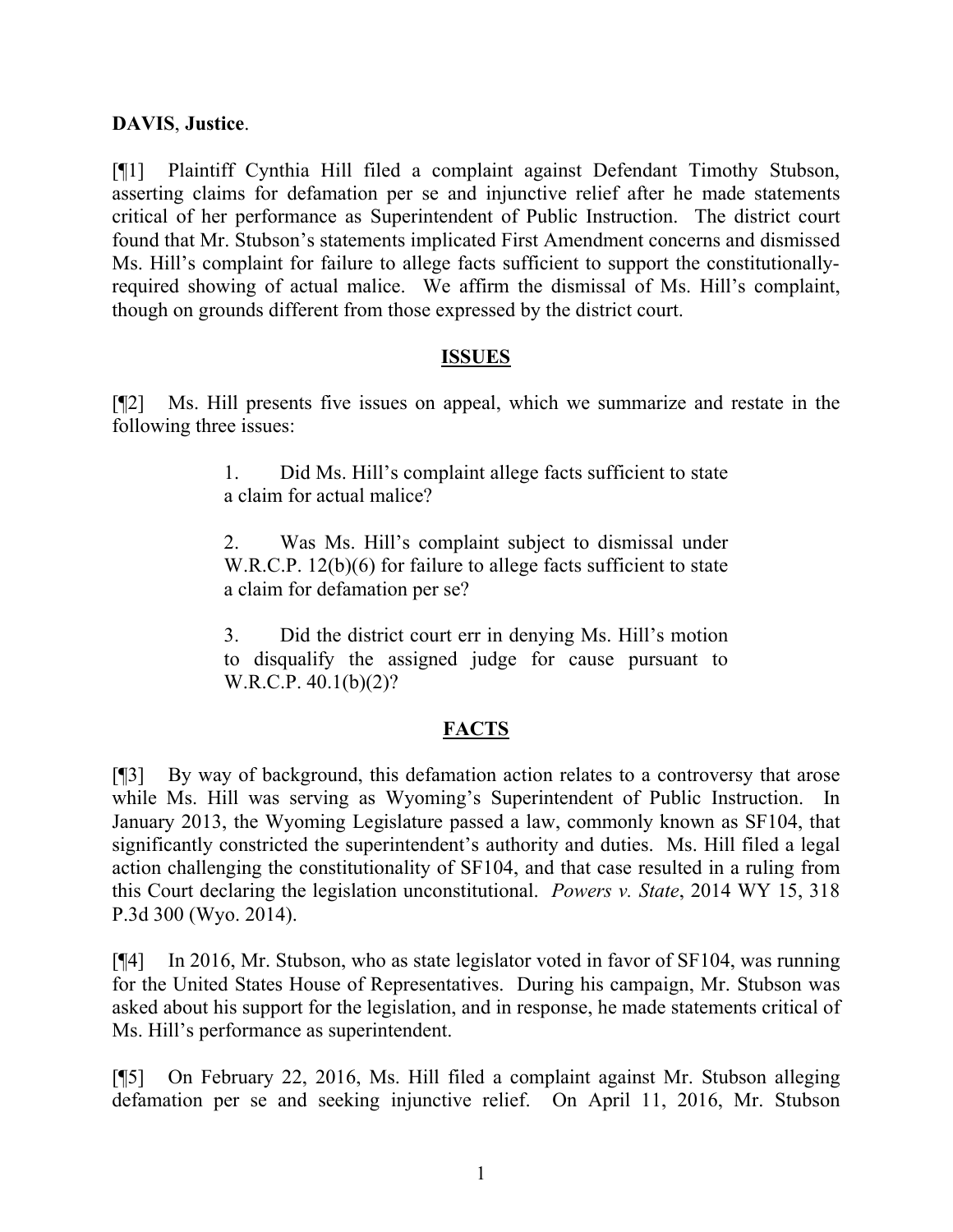responded with a Rule 12 motion for a more definite statement and a motion to strike. On that same date, the district judge assigned to the case, Judge Daniel Forgey, *sua sponte* issued an order reassigning the case to the Honorable Thomas T.C. Campbell in the First Judicial District.

 $[$ [[6] On May 26, 2016, Ms. Hill filed a W.R.C.P. 40.1(b)(2) motion to disqualify Judge Campbell for cause. As grounds for her motion, she pointed to his adverse rulings in her prior action challenging the constitutionality of SF104, and she claimed that because he faced public criticism for his rulings, he developed a bias against her. Judge Campbell assigned the motion to the Honorable Wade Waldrip in the Second Judicial District for hearing, and on June 27, 2016, Judge Waldrip entered an order denying the motion. In his ruling, he explained:

> Here, Ms. Hill points to no fact, nor has she articulated in argument, that the rulings of Judge Campbell somehow show bias or prejudice against her. Ms. Hill does not direct this Court's attention to anything in the record suggesting that Judge Campbell harbored personal bias or prejudice against her. Instead, Ms. Hill appears to rely upon the fact that Judge Campbell's decisions and rulings in the previous case were adverse to her and/or were not publicly popular as grounds for forming an unsupported conclusion that Judge Campbell now is prejudiced against her in the current litigation. Ms. Hill has provided no evidence that Judge Campbell has formed an opinion about this action; has a personal bias for or against any of the parties; or that his decision in the prior case was based on any grounds other than the evidence placed before him. *See TZ Land & Cattle Co. v. Condict*, 795 P.2d 1204 (Wyo. 1990). Without a valid reason for recusal, Judge Campbell still has what has been termed a "duty to sit." *See Hopkinson v. State*, 679 P.2d 1008, 1031 (Wyo. 1984).

[¶7] Judge Campbell thereafter heard argument on Mr. Stubson's motion for a more definite statement and motion to strike portions of the complaint. The court denied and granted each motion in part, and also granted Ms. Hill leave to amend her complaint.

[¶8] On December 12, 2016, Ms. Hill filed her amended complaint. The amended complaint alleged that Mr. Stubson made defamatory statements about Ms. Hill on two occasions. The complaint described those statements as follows (emphasis and brackets in original):

> 10. On February 8, 2016, on his Stubson for Congress Facebook Account, a journalist from Fremont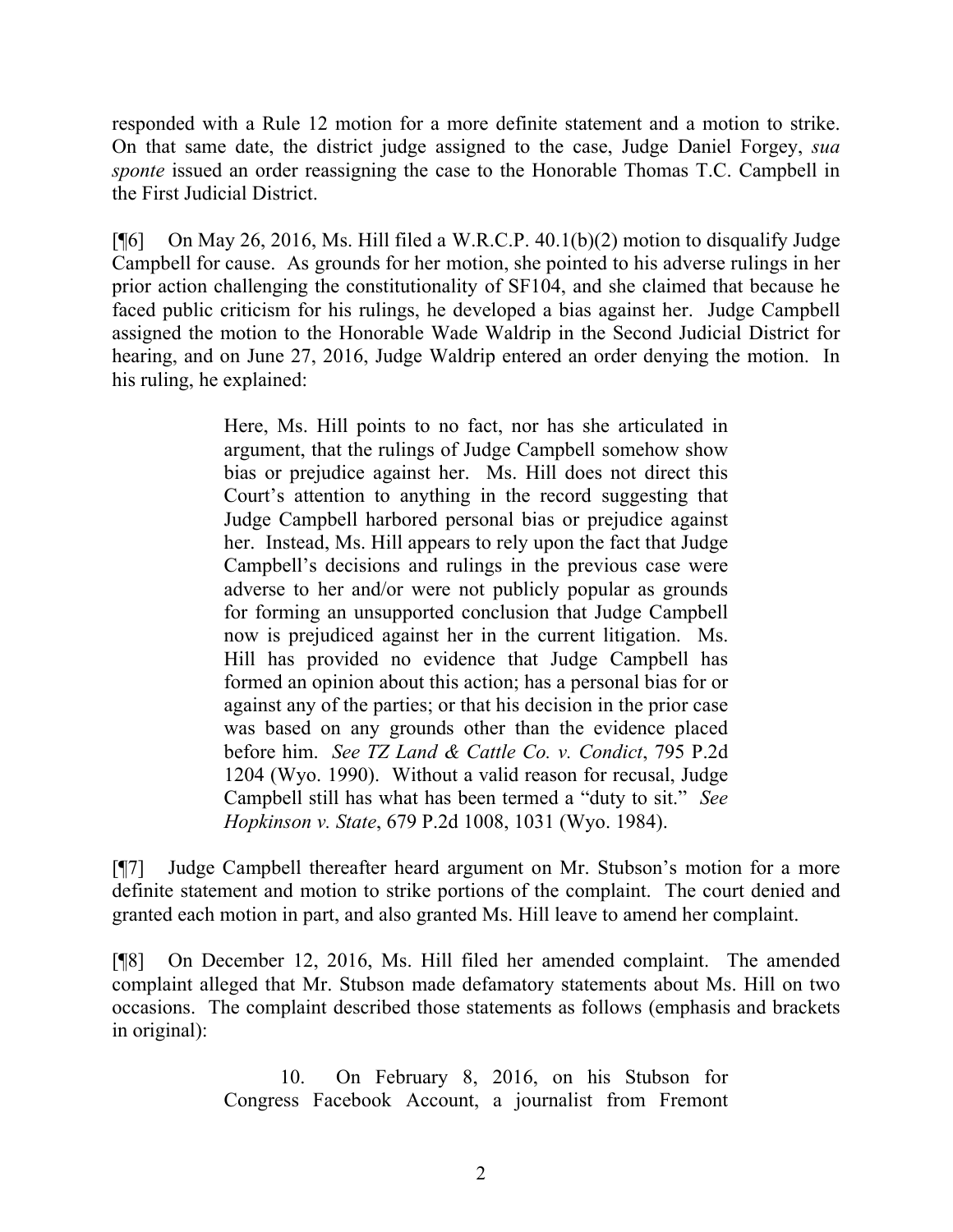County, Wyoming asked for the Defendant's position on his vote in January of 2013 on legislation called "SF104." SF104 related to the divesting of duties from the elected Superintendent of Public Instruction and transfer of those duties to a governor appointee. SF104 was later held to be unconstitutional by the Wyoming Supreme Court in a case entitled *Powers v. Mead*. On February 8, 2016, in response to the question relating specifically to his vote on SF104, the Defendant broadcasted and published to the over 800 persons connected to his Facebook Account that Cindy Hill (the Plaintiff) was not following the law and was out of control.

11. In the same posting, the Defendant declared, broadcasted, and published that, in reference to SF104, we [the Wyoming Legislature] had to stop her (referring to the Plaintiff).

12. In the same posting, the Defendant declared, broadcasted and published through the Facebook Account that the Plaintiff had committed many illegal acts that they [legislators] did not disclose publicly. On the face of the declaration and publication, the statements attributed flagrant and wide spread criminal wrongdoing, which was not true.

\* \* \*

15. \* \* \* In a debate held in Cheyenne, Wyoming on June 24, 2016, hosted by the Cheyenne Chamber of Commerce and KGAB radio, the Defendant was asked about SF104. The following exchange occurred as reflected in Exhibit "B" to this Amended Complaint:

MR. FREEMAN: You were a big proponent of SF-104, which basically would take our rights of the people here in Wyoming to be able to vote who we wanted for for superintendent of public instruction. I believe Senator Leland Christensen also supported that. Not only did you support it, you pushed for it. It was shot down a few different times by the Supreme Court.

Because of your record here concerning that here, how can we expect you to represent us in Washington, D.C., sir?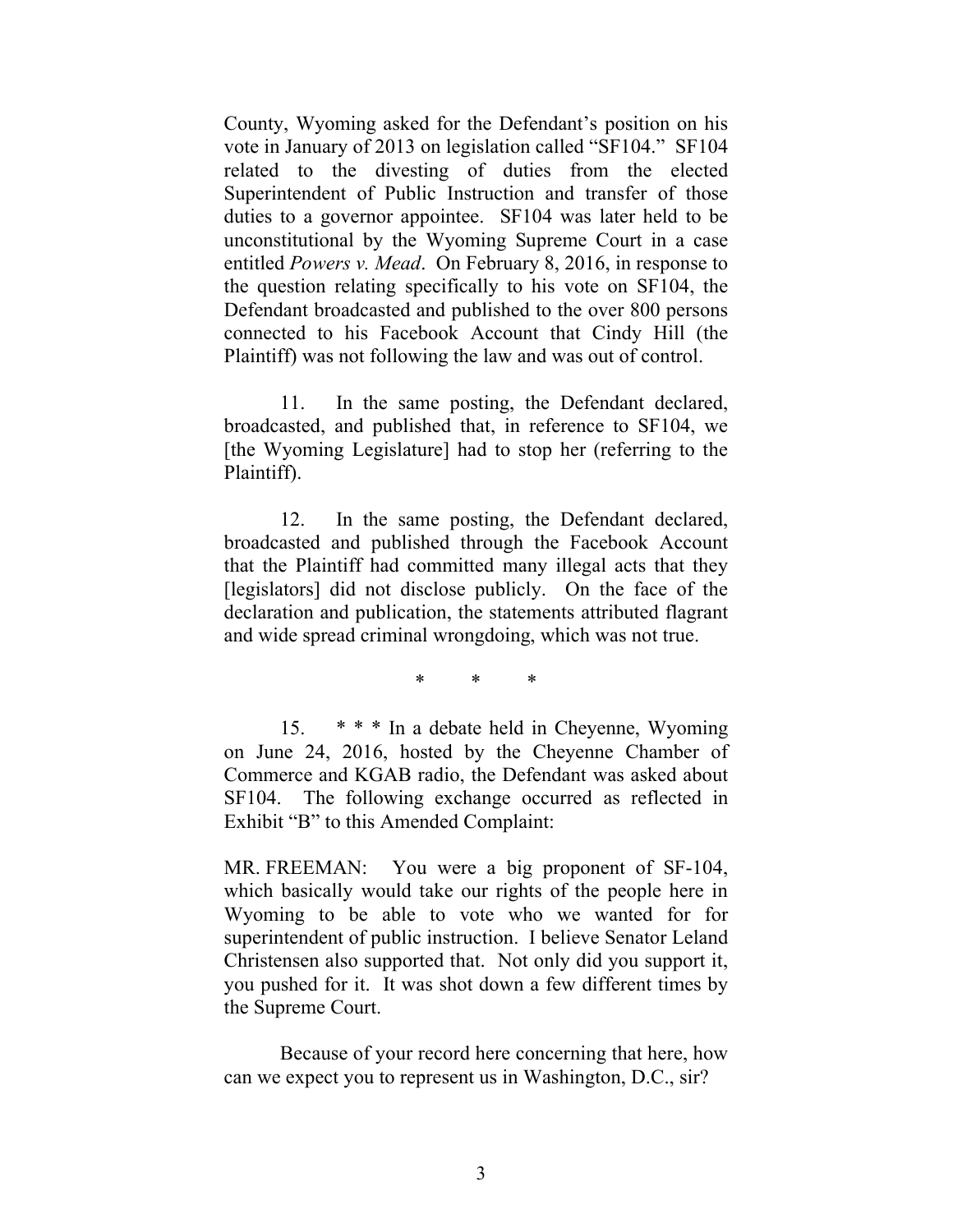MR. STUBSON: Well, I think you mischaracterize the legislation. Everyone had the right to vote for the superintendent. What we did is we talked about what powers that the superintendent would have.

And you know, frankly that's the beauty of experience. We did – the bill went before the Supreme Court, and the Supreme Court on a 3-2 ruling decided that it did not pass constitutional muster. And – and we went back to the drawing board to answer those issues and make sure that we had an education system that really responded to the education of our kids, and that was really the fundamental issue. **When you had a state department that wasn't answering its really basic obligations around the state of Wyoming, something needs to – something needed to happen.**

MR. FREEMAN: (Inaudible) taking the vote away from the people and installing Dick Crandall by the governor was the solution, sir?

MR. STUBSON: No, that's not what I said. **What I said is that we had to change those duties that the superintendent was not fulfilling, and I felt we needed to put them in other hands.** And the Supreme Court disagreed, and so we went back to the drawing board, and that's okay. And I – I stand – I'll live by that Supreme Court decision, and that's because of what I was just talking about, the rule of law. The Supreme Court made that decision, so we went back and continued our work to make sure that the kids of Wyoming got a first-class education –

MR. FREEMAN: Thank you, sir.

[¶9] On January 3, 2017, Mr. Stubson filed a W.R.C.P. 12(b)(6) motion to dismiss on the grounds that his statements about Ms. Hill were First Amendment-protected speech, and that the complaint failed to allege facts sufficient to show actual malice. On July 26, 2017, the district court entered an order granting the motion to dismiss. The court explained:

> 20. Ultimately, taking Plaintiff's allegations as true, Plaintiff has not made out a claim of actual malice. This strict standard requires proof that is clear, precise, and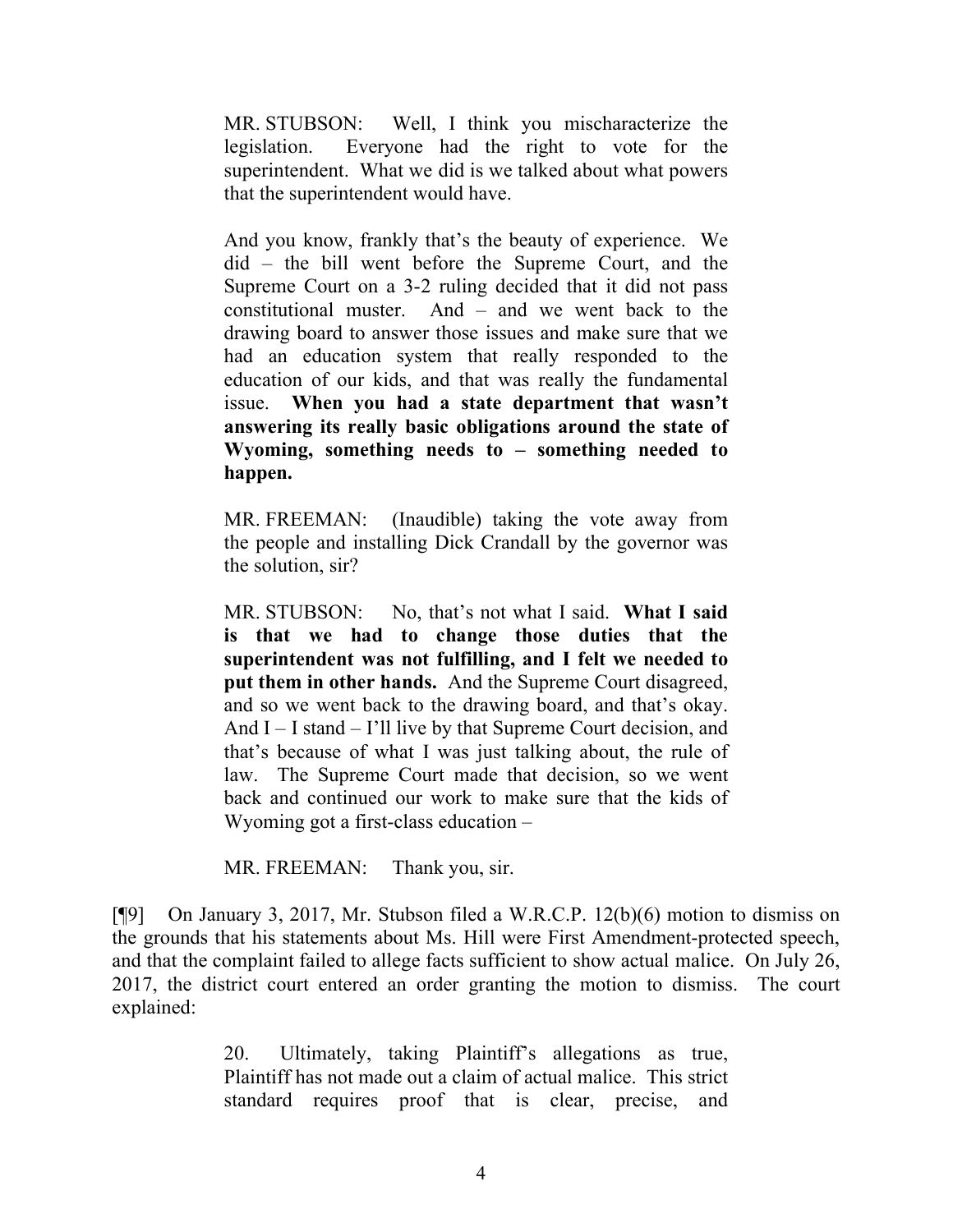unmistakable, free from serious and substantial doubt. In this case, Plaintiff's allegations are insufficient and instead require the inference of actual malice from, at best, a tenuous set of facts.

[¶10] On August 17, 2017, Ms. Hill timely appealed both the order denying her motion to disqualify Judge Campbell, and the order dismissing her complaint.

## **STANDARD OF REVIEW**

[¶11] We review Rule 12(b)(6) dismissals *de novo*. *Whitham v. Feller*, 2018 WY 43, ¶ 13, 415 P.3d 1264, 1267 (Wyo. 2018) (citing *Bush Land Dev. Co. v. Crook Cty. Weed & Pest Control Dist.*, 2017 WY 12, ¶ 7, 388 P.3d 536, 539 (Wyo. 2017)).

> When reviewing a W.R.C.P. 12(b)(6) dismissal, this Court accepts all facts stated in the complaint as being true and views them in the light most favorable to the plaintiff. We will sustain a W.R.C.P. 12(b)(6) dismissal only when it is certain from the face of the complaint that the plaintiff cannot assert any facts which would entitle him to relief.

*Whitham*, *[13, 415 P.3d at 1267 (quoting <i>Bush Land Dev. Co.*, *[7, 388 P.3d at 539*).<sup>1</sup>

## **DISCUSSION**

## **A. Sufficiency of Actual Malice Allegations**

[¶12] The First Amendment limits the circumstances under which a public official may maintain a defamation action for statements critical of her official conduct. *New York Times Co. v. Sullivan*, 376 U.S. 254, 283, 84 S.Ct. 710, 727, 11 L.Ed.2d 686 (1964). "[T]he constitutional guarantees of free speech and press prohibit a public official from recovering damages for defamatory statements unless it can be shown that the statements were made with actual malice." *Martin v. Comm. for Honesty and Justice at Star Valley Ranch*, 2004 WY 128, ¶ 9, 101 P.3d 123, 127 (Wyo. 2004) (citing *New York Times v Sullivan*, 376 U.S. at 279, 84 S.Ct. at 726). Acting on this premise, the district court dismissed Ms. Hill's complaint based on its dual conclusion that Ms. Hill was a public official for First Amendment purposes and that her complaint failed to allege facts

<sup>&</sup>lt;sup>1</sup> Mr. Stubson asks this Court to adopt the federal "plausibility" standard for determining whether a complaint states a claim for relief. *See Ashcroft v. Iqbal*, 556 U.S. 662, 678, 129 S.Ct. 1937, 1949, 173 L.Ed.2d 868 (2009) (quoting *Bell Atlantic Corp. v. Twombly*, 550 U.S. 544, 570, 127 S.Ct. 1955, 167 L.Ed.2d 929 (2007)) ("To survive a motion to dismiss, a complaint must contain sufficient factual matter, accepted as true, to 'state a claim to relief that is plausible on its face.'"). Because our resolution of this matter does not require the adoption of a new Rule 12(b)(6) standard, we need not address that request.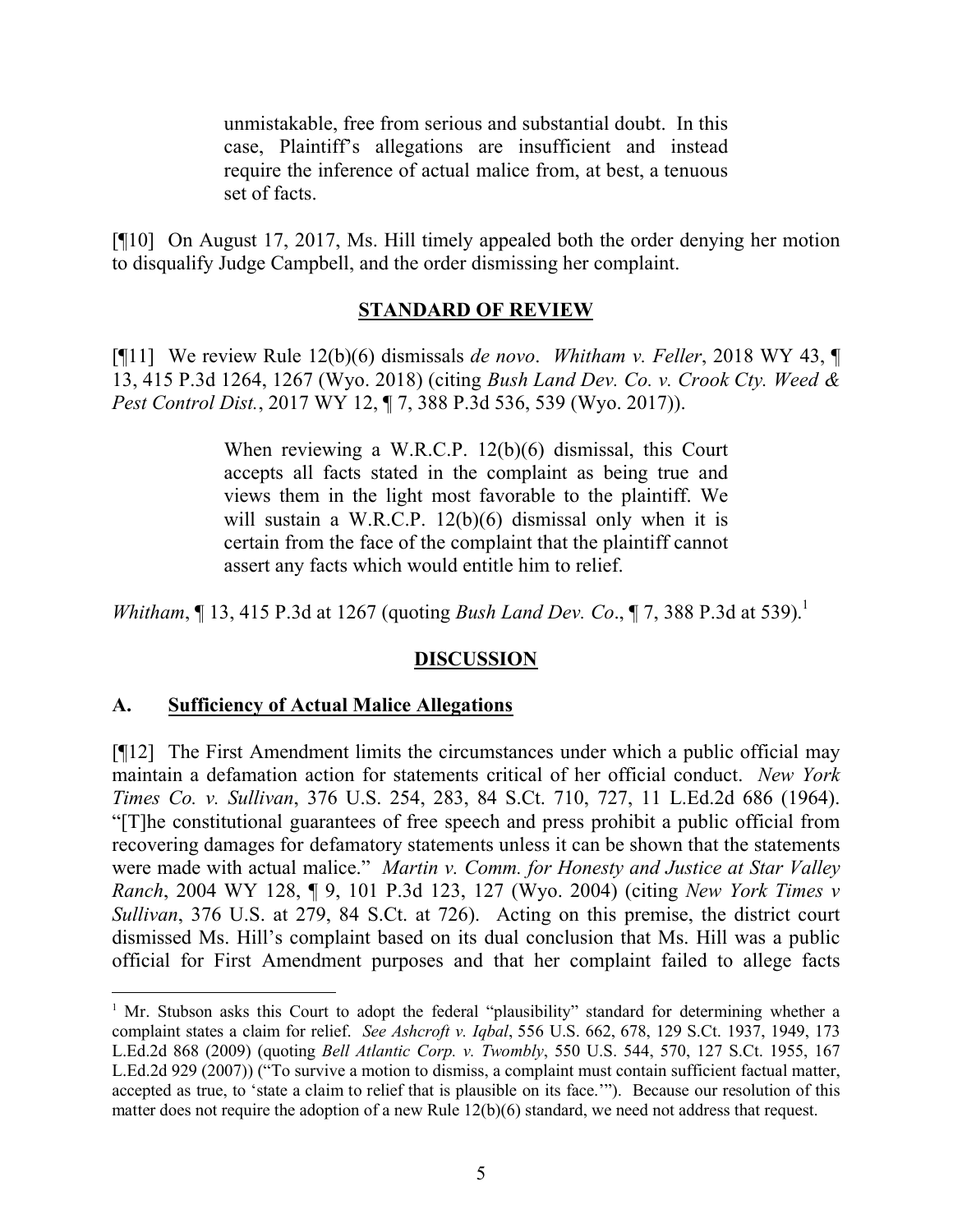sufficient to support a finding of actual malice. We agree that Ms. Hill's complaint alleges facts sufficient to establish her status as a public official for First Amendment purposes, but we disagree that her complaint failed to sufficiently allege actual malice.<sup>2</sup>

# **1. Public Official**

[¶13] Shortly after the Supreme Court decided *New York Times v. Sullivan*, it issued another decision in which it addressed who should be considered a public official for purposes of imposing the First Amendment actual malice requirement. *Rosenblatt v. Baer*, 383 U.S. 75, 85, 86 S.Ct. 669, 675-76, 15 L.Ed.2d 597 (1966). In *Rosenblatt*, the plaintiff was a former county recreation area supervisor who filed a libel action in response to a newspaper column that criticized his performance as area supervisor and implied he may have taken or misused the area's funds. *Id.* at 77-78, 86 S.Ct. at 671-72. In considering whether a recreation area supervisor was a public official for purposes of the *New York Times v. Sullivan* rule, the Court declined to draw any precise lines. *Id.* at 85, 86 S.Ct. at 675.

> The motivating force for the decision in *New York Times* was twofold. We expressed "a profound national commitment to the principle that debate on public issue should be uninhibited, robust, and wide-open, and that (such debate) may well include vehement, caustic, and sometimes unpleasantly sharp attacks on government and public officials." 376 U.S., at 270, 84 S.Ct., at 721. (Emphasis supplied.) There is, first, a strong interest in debate on public issues, and, second, a strong interest in debate about those persons who are in a position significantly to influence the resolution of those issues. Criticism of government is at the very center of the constitutionally protected area of free discussion. Criticism of those responsible for government operations must be free, lest criticism of government itself be penalized. It is clear, therefore, that the "public official" designation applies at the very least to those among the hierarchy of government employees who have, or appear to the public to have, substantial responsibility for or control over the conduct of governmental affairs.

<sup>2</sup> In the years following *New York Times v. Sullivan*, the Supreme Court extended the actual malice rule to public figures and limited public figures. *See Martin*, ¶ 9, 101 P.3d at 127. The briefing contains some discussion concerning whether Ms. Hill should be considered a public figure or a limited public figure. Based on the reasoning in our discussion herein, we believe the district court properly directed its decision to Ms. Hill's status as a public official. We therefore need not address the applicability of the public figure/limited public figure distinction.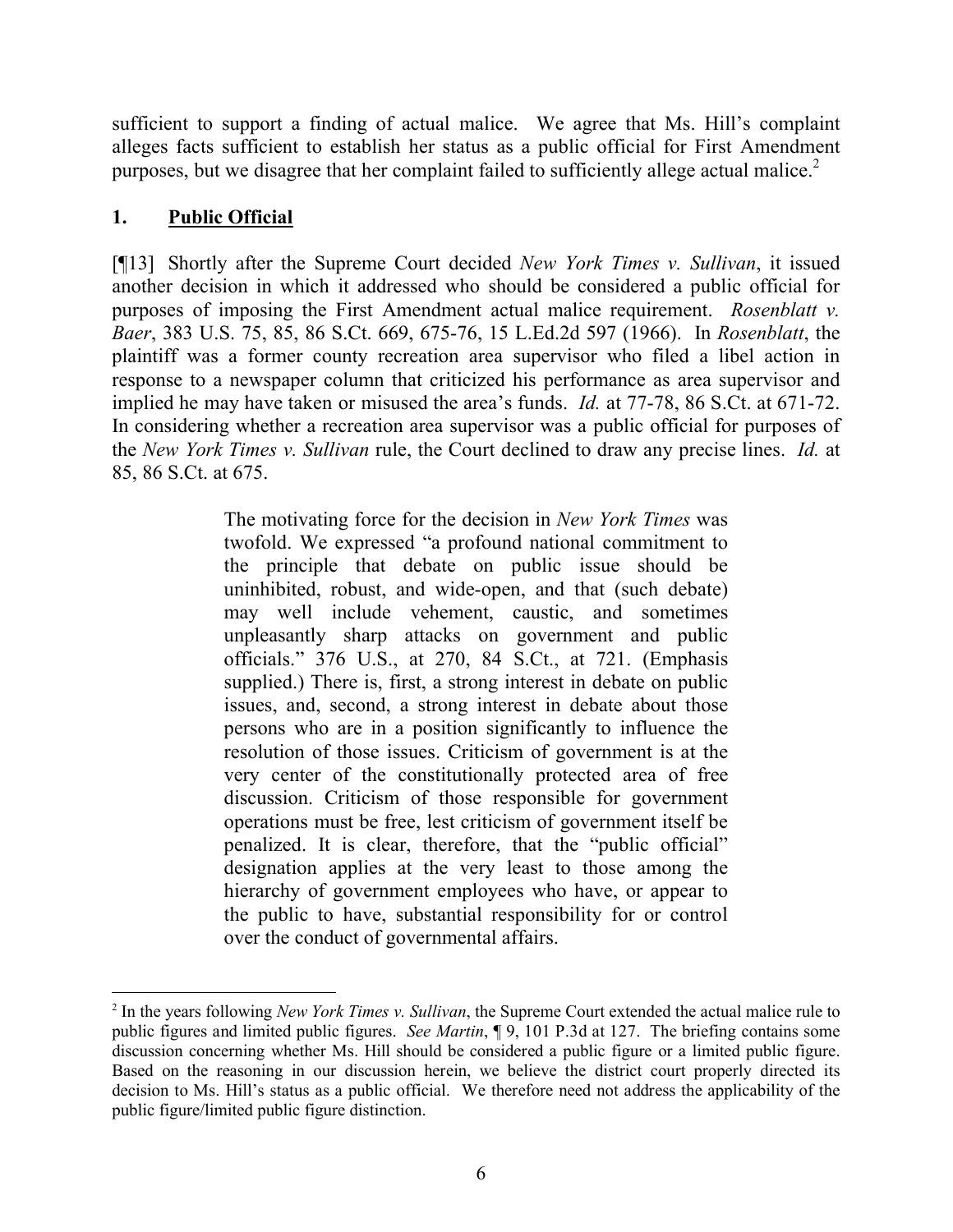This conclusion does not ignore the important social values which underlie the law of defamation. Society has a pervasive and strong interest in preventing and redressing attacks upon reputation. But in cases like the present, there is tension between this interest and the values nurtured by the First and Fourteenth Amendments. The thrust of *New York Times* is that when interests in public discussion are particularly strong, as they were in that case, the Constitution limits the protections afforded by the law of defamation. *Where a position in government has such apparent importance that the public has an independent interest in the qualifications and performance of the person who holds it, beyond the general public interest in the qualifications and performance of all government employees, both elements we identified in New York Times are present and the New York Times malice standards apply.*

*Rosenblatt*, 383 U.S. at 85, 86 S.Ct. at 675-76 (footnotes omitted and emphasis added).

[¶14] In applying this framework to the case before it in *Rosenblatt*, the Court observed that based on the plaintiff's own assertions of his prominence in the community and the public interest in the recreation area, a strong argument could be made that plaintiff was a public official. *Rosenblatt*, 383 U.S. at 87, 86 S.Ct. at 676. The Court also recognized, however, that *New York Times v. Sullivan* had not been decided when the plaintiff's case was tried, and it concluded that the plaintiff should have an opportunity on remand to address not only the question of actual malice, but also the question of whether he was a public official. *Id.* at 87-88, 86 S.Ct. at 677. In so remanding, however, the Court observed:

> We remark only that, as is the case with questions of privilege generally it is for the trial judge in the first instance to determine whether the proofs show respondent to be a "public official"

*Rosenblatt*, 383 U.S. at 88, 86 S.Ct. at 677 (footnote omitted); *see also World Wide Ass'n of Specialty Programs v. Pure, Inc.*, 450 F.3d 1132, 1137 (10<sup>th</sup> Cir. 2006) (public figure determination is question of law reviewed *de novo*).

[¶15] Importantly, the Court in *Rosenblatt* found the fact that the plaintiff no longer held the position of recreation supervisor to be of no significance to the public official inquiry.

> It is not seriously contended, and could not be, that the fact respondent no longer supervised the Area when the column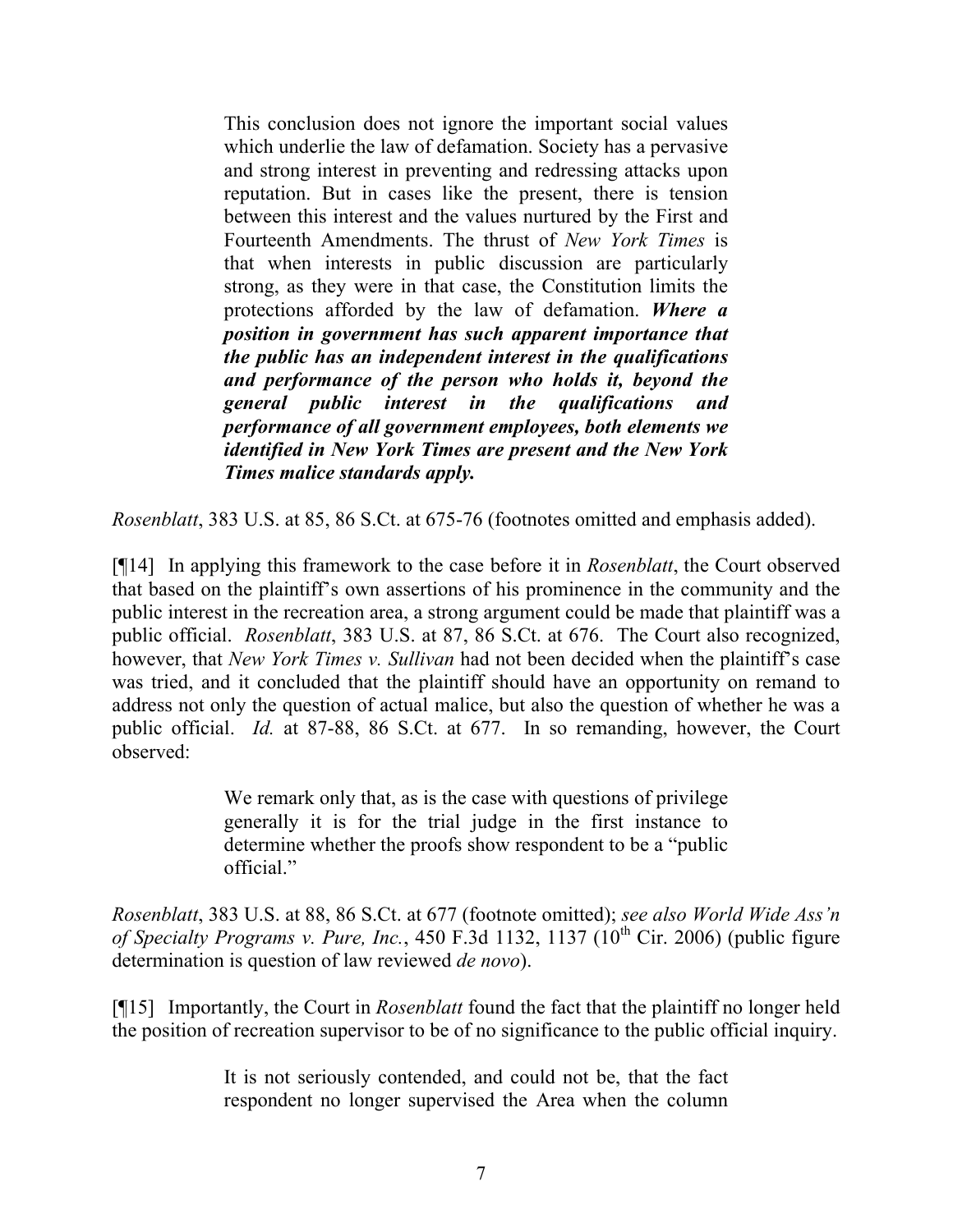appeared has decisional significance here. To be sure, there may be cases where a person is so far removed from a former position of authority that comment on the manner in which he performed his responsibilities no longer has the interest necessary to justify the *New York Times* rule. But here the management of the Area was still a matter of lively public interest; propositions for further change were abroad, and public interest in the way in which the prior administration had done its task continued strong. The comment, if it referred to respondent, referred to his performance of duty as a county employee.

*Rosenblatt*, 383 U.S. at 87 n.14, 86 S.Ct. at 676 n.14.

[¶16] The Tenth Circuit Court of Appeals ruled similarly in a case involving a retired deputy director of the Federal Bureau of Investigation (FBI). *Revell v. Hoffman*, 309 F.3d 1228, 1232-33 (10th Cir. 2002). In rejecting the plaintiff's argument that the actual malice standard did not apply because he was no longer with the FBI, the court explained:

> That the person defamed no longer holds the same position does not by itself strip him of his status as a public official for constitutional purposes. If the defamatory remarks relate to his conduct while he was a public official and the manner in which he performed his responsibilities is still a matter of public interest, he remains a public official within the meaning of *New York Times*.

*Revell*, 309 F.3d at 1232-33 (quoting *Gray v. Udevitz*, 656 F.2d 588, 591 n.3 (10th Cir. 1981)).

[¶17] Applying this framework, we conclude that Ms. Hill's complaint alleges facts sufficient to support a finding that she was a public official for First Amendment purposes when Mr. Stubson made his statements. The complaint alleges that Ms. Hill was sworn in as the Superintendent of Public Instruction in January 2011. That her position was one of five elected state officials is probably sufficient to establish that she held a position of "such apparent importance that the public has an independent interest in the qualifications and performance of the person who holds it, beyond the general public interest in the qualifications and performance of all government employees." *Rosenblatt*, 383 U.S. at 86, 86 S.Ct. at 676. We need not, however, rely on that fact alone. The complaint goes on to allege the importance of Ms. Hill's work to the state and those who elected her, and it alleges the importance of her position as an office originally created by the first territorial legislature, as a member of the Wyoming Board of Land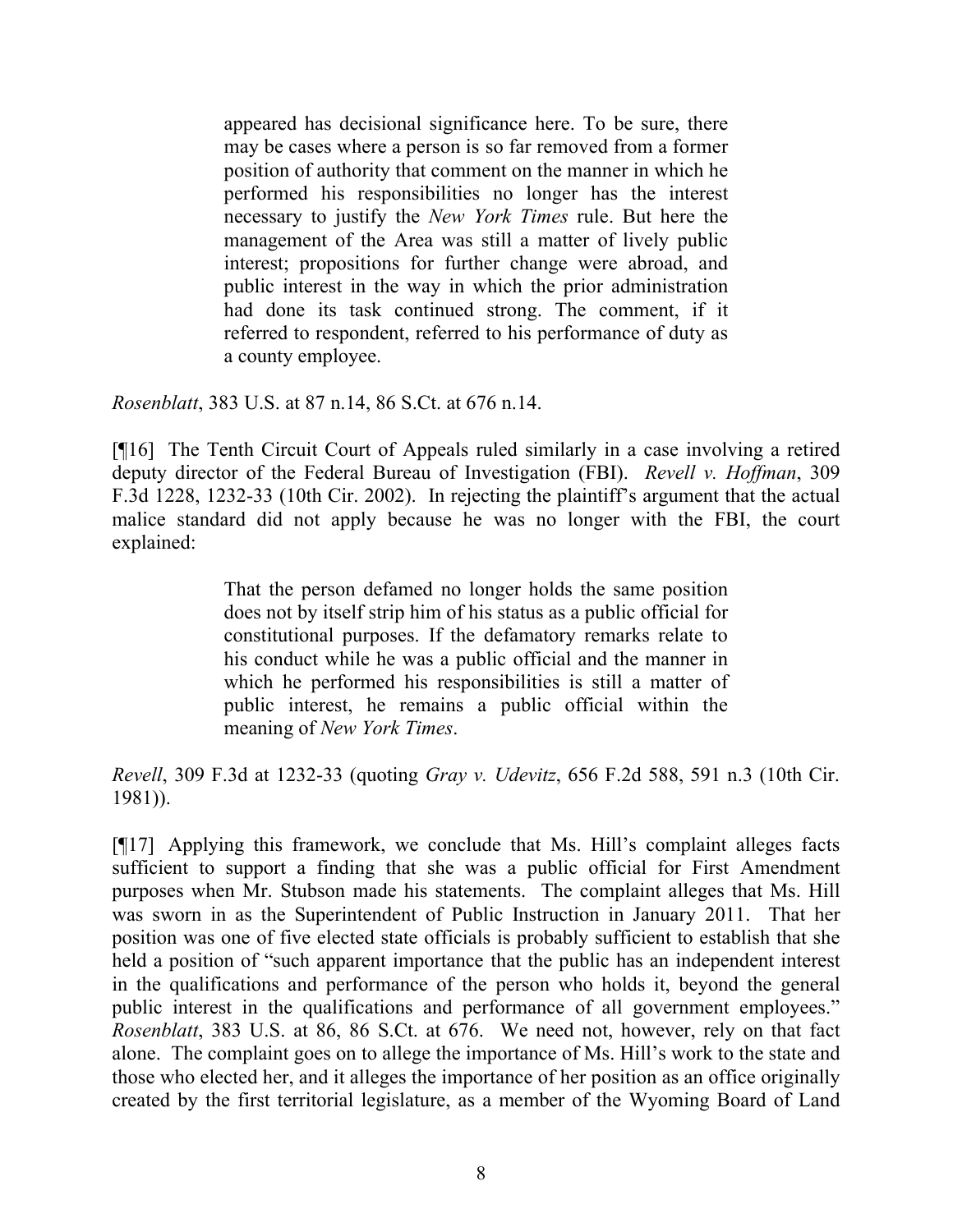Commissioners, and as an ex officio member of the University of Wyoming Board of Trustees. We are thus satisfied that the complaint alleges facts sufficient to establish that the superintendent of public instruction is a public official for First Amendment purposes.

[¶18] Because, however, Ms. Hill no longer held that position when the allegedly defamatory statements were made, we must also consider whether the complaint alleges facts sufficient to show continuing public interest in SF104 and Ms. Hill's performance in the office. We again conclude that it does. The complaint is replete with allegations of public interest in SF104 and allegations that Ms. Hill was very much a part of that public controversy. Paragraphs 39 and 40, in particular, allege:

> 39. As soon as SF104 was signed by the governor, Mrs. Hill served the governor and the legislature (through the State of Wyoming) with a lawsuit challenging the constitutionality of SF104. The leadership of the legislature did not like being defied or challenged in court. Those who had sponsored and supported SF104 were not prepared for the public's response to what they had done.

> 40. The public reaction to SF104 was immediate. Members of the public became outraged and were condemning of legislators who had supported SF104. Legislators were flooded by thousands of emails, phone calls, and visits from members of the public who felt that those legislators had taken their vote in education.

[¶19] The complaint also contains allegations sufficient to support a finding that the public interest in SF104 and Ms. Hill's tenure as superintendent had not waned when Mr. Stubson made his statements. The complaint alleges that the first statement, posted on Facebook, was made in response to a question from a journalist concerning SF104, and the second statement was made in response to an inquiry at a public debate. That these questions were being asked in 2016 indicates that the SF104 controversy was still a matter of public interest when Mr. Stubson made his statements.

[¶20] For these reasons we agree with the district court's finding that Ms. Hill was a public official for First Amendment purposes and was therefore required to allege facts sufficient to support a claim of actual malice. We turn then to the complaint's allegations relevant to Ms. Hill's required showing that Mr. Stubson made his statements with actual malice.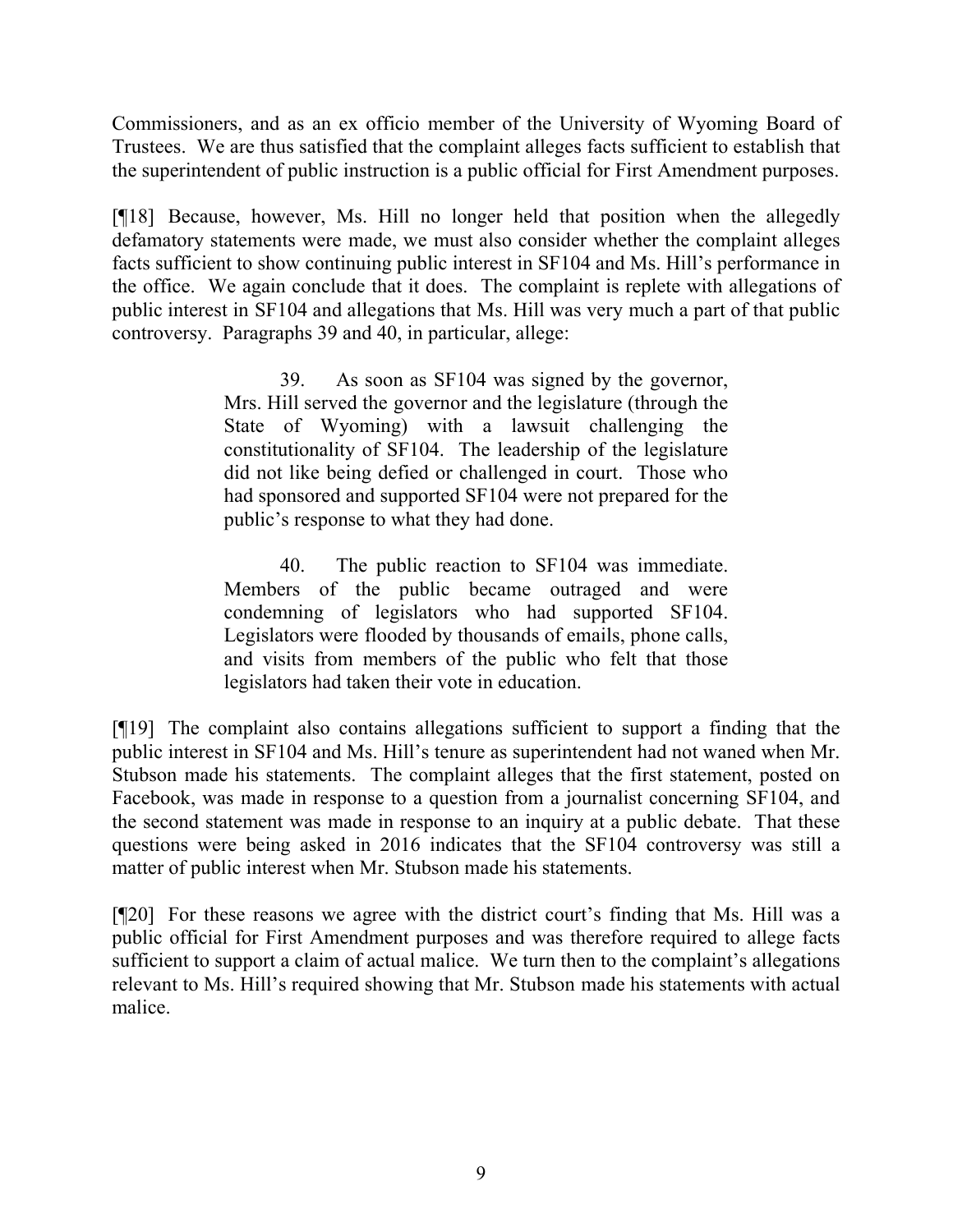## **2. Actual Malice**

[¶21] Actual malice means the allegedly defamatory statement was made "with knowledge that it was false or with reckless disregard of whether it was false or not." *Martin*, ¶ 18, 101 P.3d at 131 (quoting *Davis v. Big Horn Basin Newspapers, Inc.*, 884 P.2d 979, 984 (Wyo. 1994)). It is a subjective standard that focuses on the defendant's state of mind. *Martin*, ¶ 18, 101 P.3d at 131-32.

> "'knowledge of falsity' involves a *subjective* awareness of the falsity of the statements, and 'reckless disregard' involves sufficient evidence to permit an inference that the defendant must have, in fact, *subjectively* entertained serious doubts as to the truth of the statements."

*Martin*, ¶ 18, 101 P.3d at 132 (quoting *Oil, Chemical and Atomic Workers Int'l Union v. Sinclair Oil Corp.*, 748 P.2d 283, 287 (Wyo. 1987)) (emphasis in original).

[¶22] "Actual malice, under *New York Times v. Sullivan*, concentrates on the defendant's attitude toward the truth or falsity of the material published, and does not focus on the defendant's attitude toward the plaintiff." *MacGuire v. Harriscope Broad. Co.*, 612 P.2d 830, 842 (Wyo. 1980) (Rooney, J., specially concurring) (citing *Cantrell v. Forest City Publ'g Co.*, 419 U.S. 245, 251-52, 95 S.Ct. 465, 469-70, 42 L.Ed.2d 419 (1974)) (emphasis omitted). In keeping with that focus, we have said that "bad or corrupt motives, spite, hostility, ill will, or deliberate intention to harm are not material" to a determination of actual malice. *Adams v. Frontier Broad. Co.*, 555 P.2d 556, 563 (Wyo. 1976) (citing *Beckley Newspapers Corp. v. Hanks*, 389 U.S. 81, 88 S.Ct. 197, 19 L.Ed.2d 248 (1967); *Rosenblatt*, 383 U.S. at 84, 86 S.Ct. 669).

[¶23] Paragraphs 17 through 60 of Ms. Hill's complaint are contained within a section of the complaint labeled "Actual Malice and Intent to Harm." These are allegations that largely relate to Mr. Stubson's alleged personal hostility toward Ms. Hill, not to Mr. Stubson's attitude toward the truth or falsity of his statements, and are thus generally irrelevant to the question of actual malice. Nonetheless, while the relevant allegations may be scant, we find them sufficient to state a claim for actual malice. The complaint alleged:

¶ 44: an allegation that an independent investigation ordered by the legislature found no wrongdoing by Ms. Hill (from which one might again infer Mr. Stubson knew his statements were not consistent with the investigation results and were therefore false);

¶ 64: an allegation that "Defendant knew that the communications were intentionally false."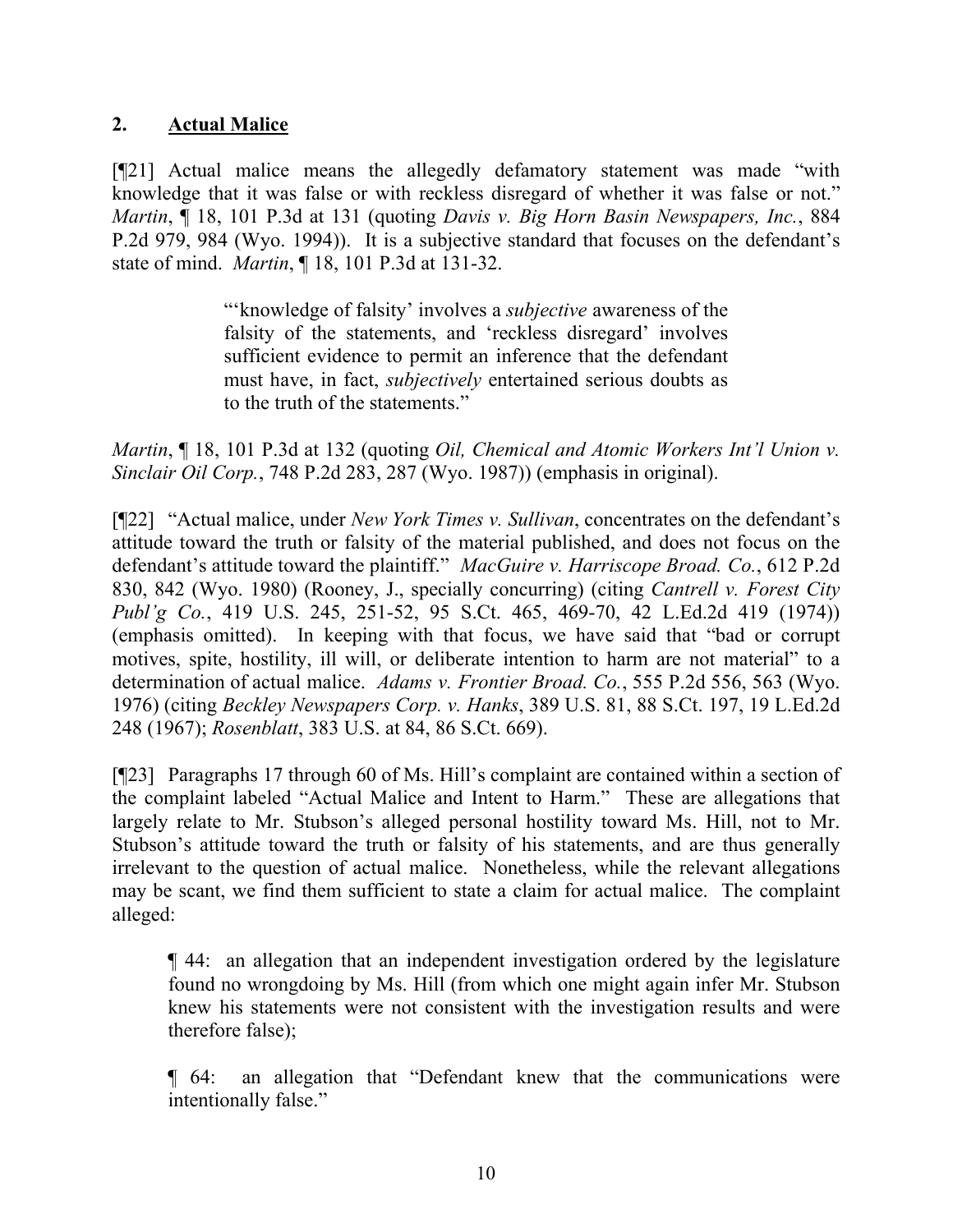[¶24] In the present posture of this case, we must accept the complaint's allegations as true and view them in the light most favorable to Ms. Hill. That being the case, we find that the complaint states facts sufficient to support a claim for actual malice. For the reasons that follow, however, we find that the complaint fails to allege facts sufficient to state a claim for defamation per se, and on that ground, we uphold the district court's Rule  $12(b)(6)$  dismissal.<sup>3</sup>

#### **B. Sufficiency of Defamation Per Se Allegations**

[¶25] "A defamatory communication is one which tends to hold the plaintiff up to hatred, contempt, ridicule or scorn or which causes him to be shunned or avoided; one that tends to injure his reputation as to diminish the esteem, respect, goodwill or confidence in which he is held." *Hoblyn v. Johnson*, 2002 WY 152, ¶ 41, 55 P.3d 1219, 1233 (Wyo. 2002). Wyoming recognizes two general classes of defamation: defamation with special damages and defamation per se. *Stevens v. Anesthesiology Consultants of Cheyenne, LLC*, 2018 WY 45, ¶ 40, 415 P.3d 1270, 1284-85 (Wyo. 2018); *Hoblyn*, ¶ 41, 55 P.3d at 1232-33. Defamation with special damages is actionable only if the plaintiff suffers special harm, meaning the "loss of something having economic or pecuniary value." *Hoblyn*, ¶ 42, 55 P.3d at 1233. Defamation per se differs in that damages are presumed and the claim is actionable without special damages.

> Defamation per se means a statement which is defamatory on its face and, therefore, actionable without proof of special damages. The only statements classified as defamatory per se or damaging on their face, and which therefore do not require proof of special harm, are those which impute (1) a criminal offense; (2) a loathsome disease; (3) a matter incompatible with business, trade, profession, or office; or  $(4)$  serious sexual misconduct.

*Thomas v. Sumner*, 2015 WY 7, ¶ 49, 341 P.3d 390, 402 (Wyo. 2015) (quoting *Hoblyn*, ¶ 41, 55 P.3d at 1233).

<sup>&</sup>lt;sup>3</sup> "[A] motion to dismiss 'is the proper method for testing the legal sufficiency of the allegations and will be sustained when the complaint shows on its face that the plaintiff is not entitled to relief.'" *Whitham*, ¶ 13, 415 P.3d at 1267 (quoting *Bush Land Dev. Co*., ¶ 7, 388 P.3d at 539). This Court may affirm a district court's Rule 12(b)(6) dismissal "on any legal ground appearing in the record." *Guy v. Lampert*, 2015 WY 148, ¶ 16, 362 P.3d 331, 336 (Wyo. 2015) (quoting *Daniels v. Carpenter*, 2003 WY 11, ¶ 30, 62 P.3d 555, 566 (Wyo. 2003)).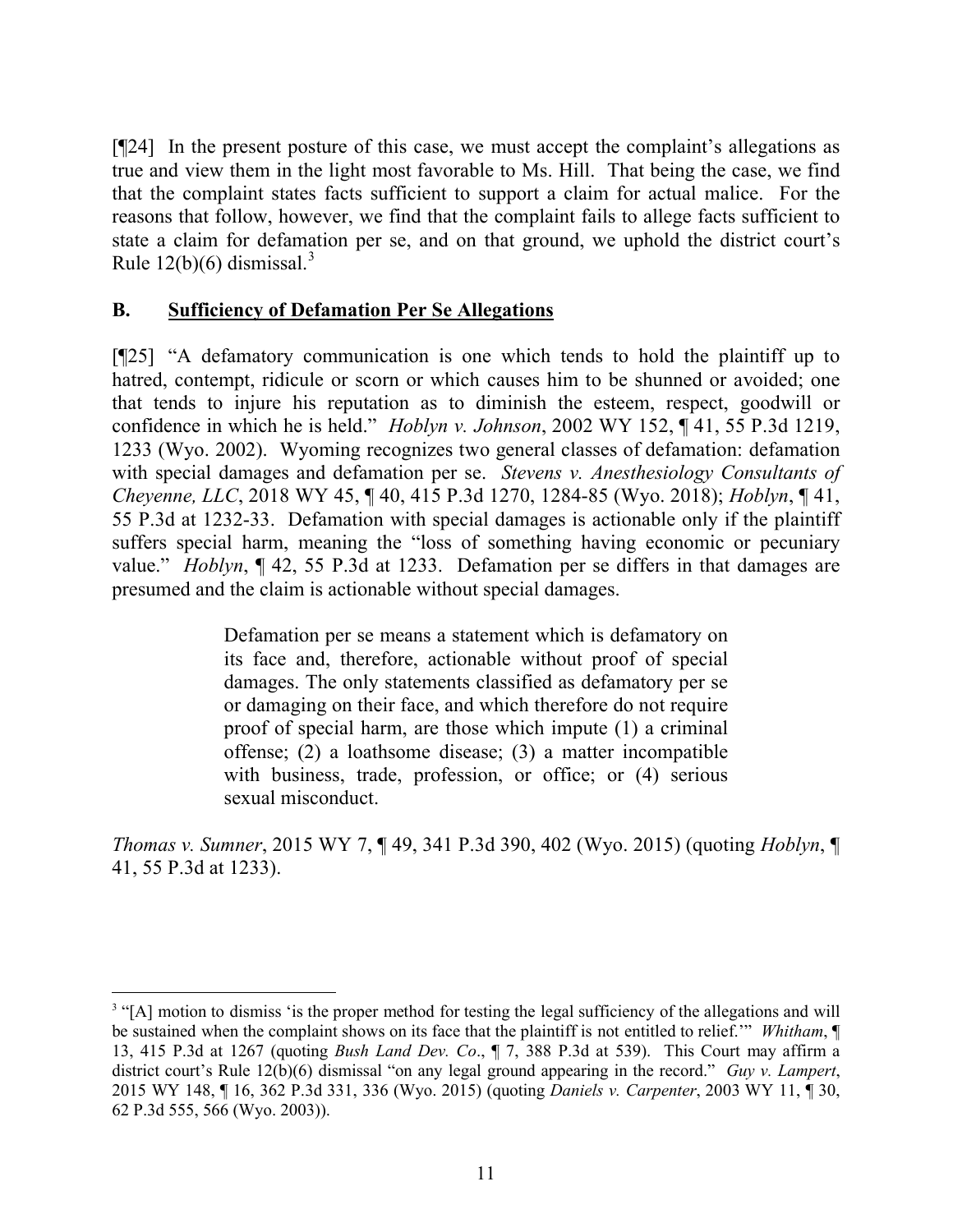[¶26] Ms. Hill's complaint seeks relief for the statements Mr. Stubson made on February  $8, 2016$  and June 24,  $2016<sup>4</sup>$  As to those statements, the complaint asserts a claim only for defamation per se. It does not assert a claim for defamation with special damages.<sup>5</sup> Because the claim was only defamation per se, our task is to determine whether the complaint alleges facts sufficient to state such a claim. We will first address the complaint's assertion of defamation per se based on the statements' alleged incompatibility with business, trade, profession, or office, and then its assertion based on the imputation of criminal conduct.

## **1. Matter Incompatible with Business, Trade, Profession, or Office**

[¶27] Ms. Hill's complaint alleges that Mr. Stubson's 2016 statements imputed matters incompatible with business, trade, profession, or office and were therefore actionable as defamation per se. Based on the requirements for this breed of defamation per se, we find that the complaint fails to allege facts sufficient to support the claim.

[¶28] Our law governing claims of defamation per se is drawn from the Restatement (Second) of Torts. *Stevens*, ¶ 40, 415 P.3d at 1285; *Hoblyn*, ¶ 41, 55 P.3d at 1233. Under the Restatement, statements alleged to be incompatible with business, trade, profession, or office, "to be actionable per se \* \* \* must affect the plaintiff in some way that is peculiarly harmful to one engaged in his trade or profession." *Wilder v. Cody Country Chamber of Commerce*, 868 P.2d 211, 224 (Wyo. 1994) (quoting Restatement (Second) of Torts § 573, at 194 cmt. e. (1977)). The Restatement further specifies that "an imputation of misconduct of a public officer whose term has expired does not come within the rule stated in this Section." Restatement (Second) of Torts § 573 at 194 cmt. c (1977)); *see also* David Elder, *Defamation: A Lawyer's Guide* § 1:15 (August 2017 update) (plaintiff must be in position at time of statement); *Cain v. Esthetique*, 182 F.Supp.3d 54, 73 (S.D. N.Y. 2016) (citing *Shakun v. Sadinoff*, 74 N.Y.S.2d 556, 557 (N.Y. App. Div. 1947)) ("To establish slander per se under this category, the plaintiff must prove that she carried on the trade, business, or profession at the time the statement was made . . . ."); *Knelman v. Middlebury College*, 898 F.Supp.2d 697, 726 (D. Vt. 2012) (recognizing claim may be actionable where plaintiff is not currently in position but is actively seeking same or similar position).

 $\overline{a}$ 

<sup>4</sup> The complaint alleges numerous false statements during Ms. Hill's tenure as superintendent, but any claim for statements made in that period would be barred by the one-year statute of limitations applicable to defamation actions. *See* Wyo. Stat. Ann. § 1-3-105(a)(v)(A) (LexisNexis 2017). In any event, as the complaint is structured, we do not read it as asserting claims related to those earlier statements.

<sup>&</sup>lt;sup>5</sup> The complaint neither sets forth a claim for defamation with special damages nor alleges special damages, as would be required by W.R.C.P. 9(g). *See Cross v. Berg Lumber Co.*, 7 P.3d 922, 932 (Wyo. 2000) (Rule 9(g) requires that special damages be "specially pled with a reasonable degree of particularity, although one need not plead a sum certain"). We also note that in her opposition to Mr. Stubson's motion to dismiss, Ms. Hill specifically highlighted that defamation per se does not require proof of pecuniary loss or harm and emphasized that her claim was one for defamation per se.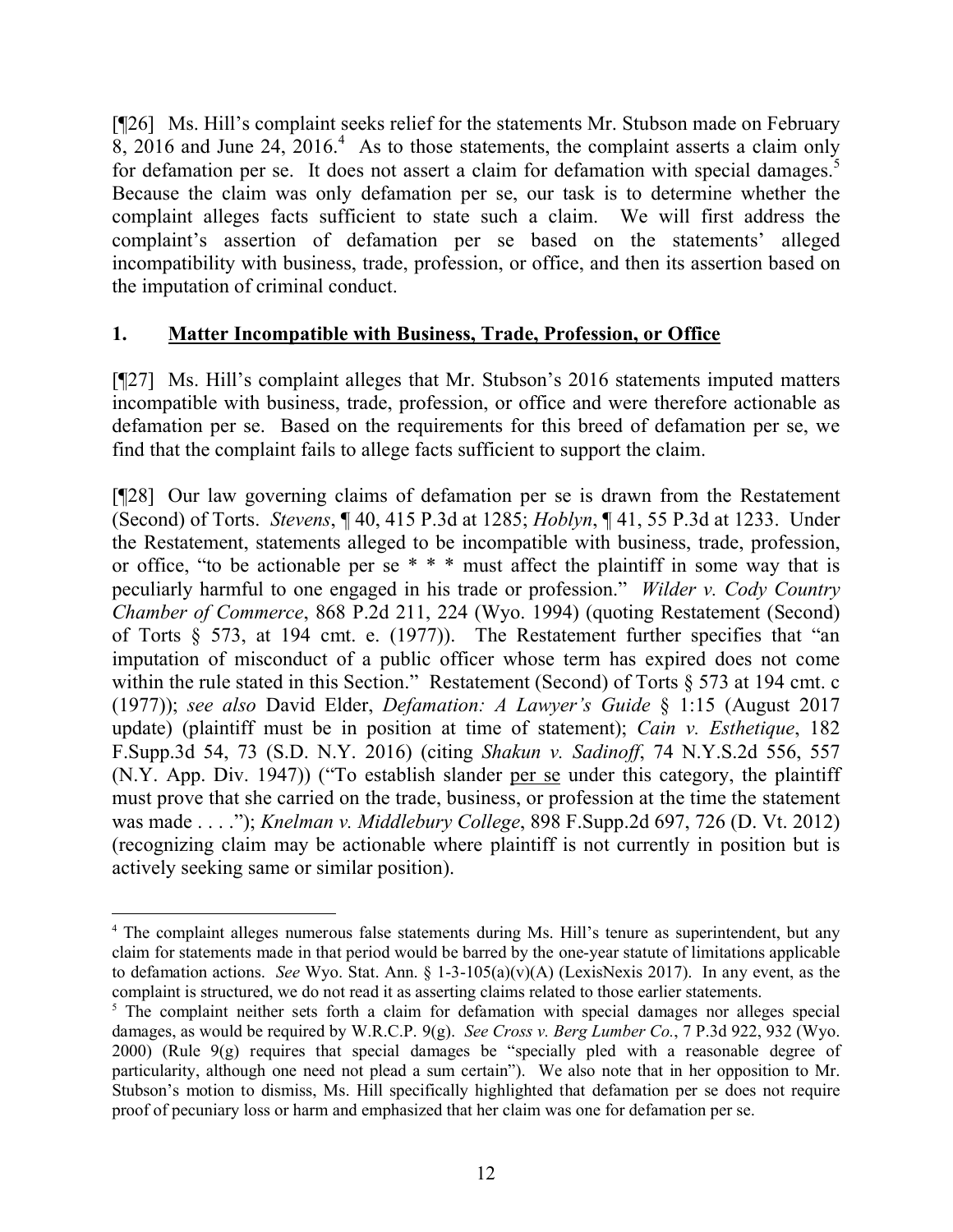[¶29] A federal court in New York explained the requirement that a defamation per se claimant be in the position at the time of the statements.

> On the theory that defendant Geneen's description of him as a "communist" impugned his fitness for his two professions, journalism and international diplomacy, plaintiff contends that that description was slanderous per se. We disagree. Geneen's statement was allegedly made some six years after plaintiff left his last post in the foreign service and some two years after he stepped down as President of the United Nations Association. Because plaintiff was not pursuing a career in international relations at the time Geneen is said to have called him a communist, Geneen's statement cannot have impugned him in that career. *See Gurtler v. Union Parts Mfg. Co.* (1st Dept.1955) 285 App.Div. 643, 140 N.Y.S.2d 254, 258-59, aff'd (1956) 1 N.Y.2d 5, 150 N.Y.S.2d 4; *Shakun v. Sadinoff* (1st Dept.1947) 272 App.Div. 721, 74 N.Y.S.2d 556, 557.

*Korry v. Int'l Tel. & Tel. Corp.*, 444 F.Supp. 193, 196 (S.D. N.Y. 1978).

[¶30] Ms. Hill's complaint does not allege that she held the office of superintendent when Mr. Stubson made his statements in 2016, or that she was actively pursuing that office or a similar office. The complaint therefore fails to state a claim for defamation per se based on statements incompatible with business, trade, profession, or office.<sup>6</sup>

## **2. Imputation of Criminal Conduct**

 $\overline{a}$ 

[¶31] Ms. Hill's complaint alleges that Mr. Stubson's statements that she was not following the law and had committed illegal acts imputed criminal offenses to her and were therefore actionable as defamation per se. We also find these allegations insufficient to state a claim for defamation per se.

[¶32] At the outset, we note that our review of the complaint's allegations must focus on the statements the complaint attributes to Mr. Stubson. Our consideration looks to the words he used, not the characterization Ms. Hill gives the words. *See Stevens*, ¶ 40, 415 P.3d at 1285 (statements classified as defamatory per se are damaging on their face);

<sup>6</sup> This is not at odds with our earlier conclusion that Ms. Hill must be considered a public official for First Amendment purposes. The inquiries for First Amendment purposes and defamation per se each have an entirely different focus. The First Amendment inquiry is focused on the speech and whether the speech is protected speech. The defamation per se inquiry is focused on damages and whether the speech and circumstances were such that damages should be presumed.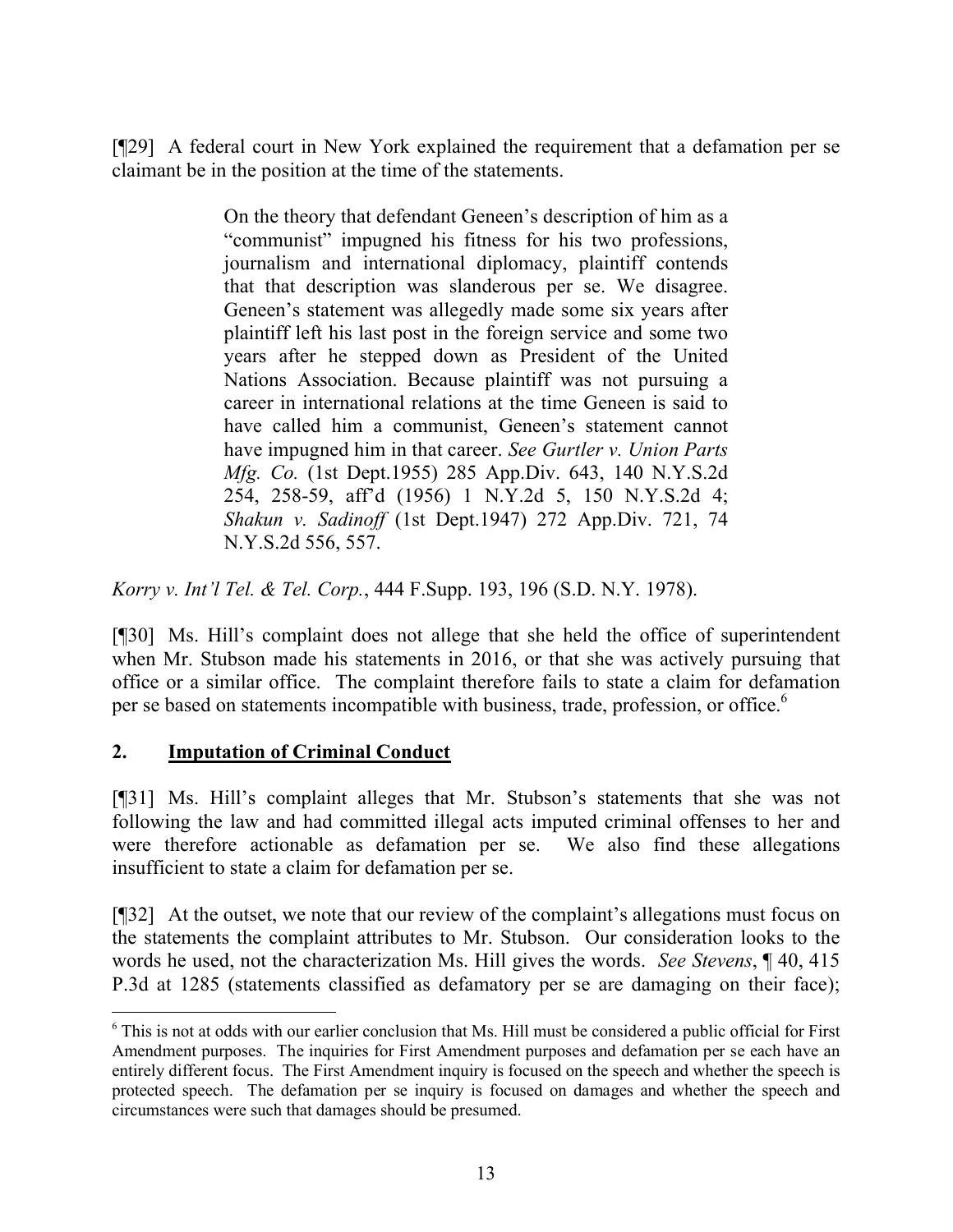*Davis*, 884 P.2d at 984 (rejecting plaintiff's subjective interpretation of words in evaluating their defamatory content); *Dugan v. Mittal Steel USA Inc.*, 929 N.E.2d 184, 187 (Ind. 2010) (rejecting plaintiff's attempts to equate "core exchange" with "theft" as a means to state claim for defamation per se); *Marcil v. Kells*, 936 A.2d 208, 215 (R.I. 2007) (innuendo may not be used to enlarge meaning of language used).

[¶33] To be actionable per se, a statement imputing a criminal offense must reference a crime that is (a) punishable by imprisonment in a state or federal institution, or (b) regarded by public opinion as involving moral turpitude. Restatement (Second) of Torts § 571 (1977). The Restatement describes crimes involving moral turpitude in the following terms:

> Moral turpitude has been defined as inherent baseness or vileness of principle in the human heart. It means, in general, shameful wickedness, so extreme a departure from ordinary standards of honesty, good morals, justice or ethics as to be shocking to the moral sense of the community. An analogy is found in the common rule that the conviction of a witness for a crime involving moral turpitude is admissible in evidence to impeach or discredit him.

> Regardless of the punishment to which the offender may be subjected by the terms of the particular penal code, the charge of a crime involving moral turpitude is actionable per se. Among these crimes are treason, espionage, murder, burglary, larceny, arson, rape, criminal assault, perjury, selling mortgaged chattels or diseased meat, kidnapping, wife beating, malicious mischief, indecent exposure, bootlegging, operating a bawdy house, and uttering a bad check. This is by no means a complete catalogue of offenses. There are many other crimes, such as obtaining goods by false pretenses or making a fraudulent income tax return, that involve moral turpitude.

Restatement (Second) of Torts § 571 cmt. g.

[¶34] Given the Restatement requirements that a defamation per se claim of this type be based on imputation of a criminal offense, the complaint's factual allegations are insufficient. First, the statements in the complaint not only do not specify a criminal offense punishable by imprisonment or involving moral turpitude, they do not charge criminal conduct at all.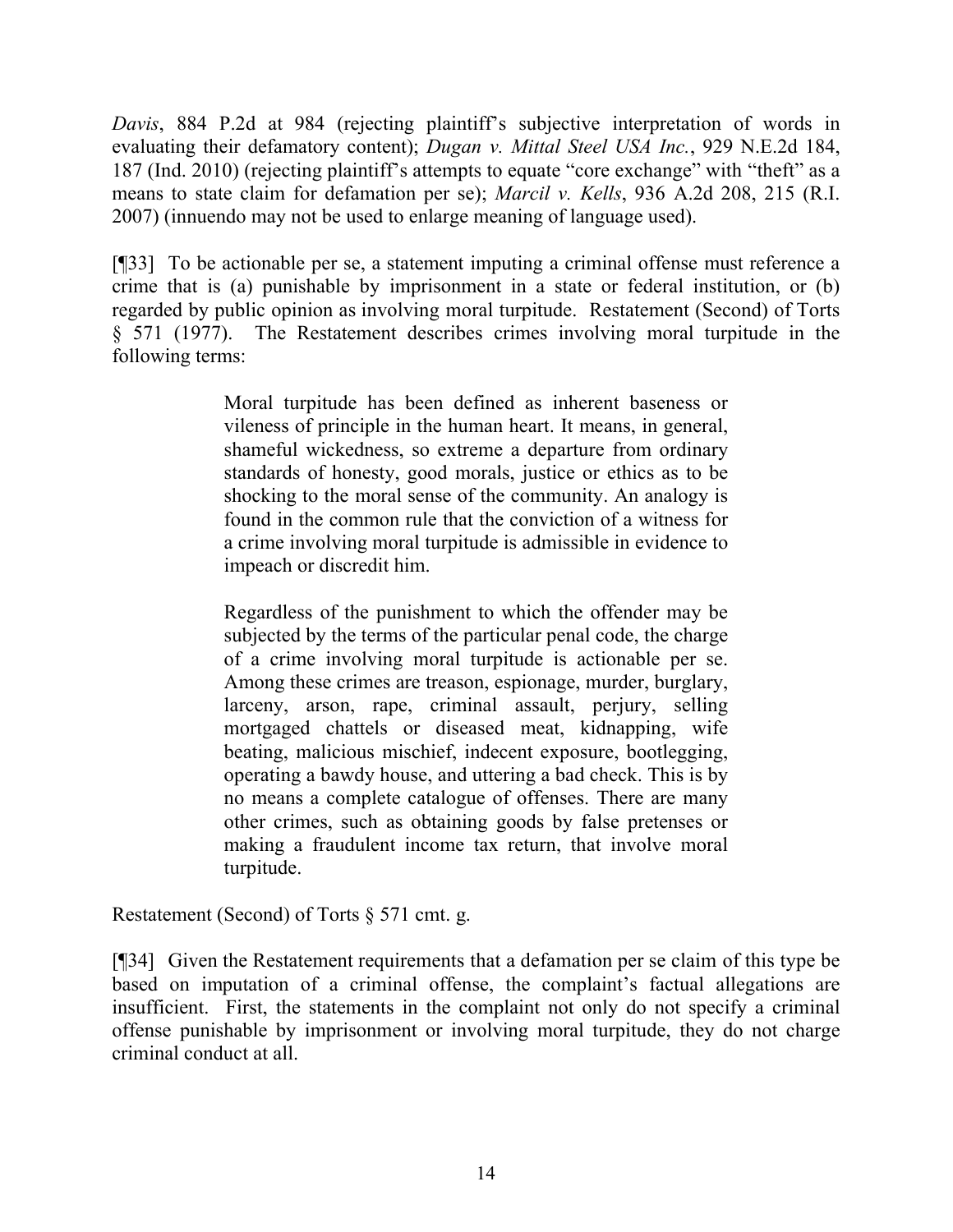[¶35] The term used in the statements was "illegal." Illegal means "not according to or authorized by law." *Merriam-Webster's Collegiate Dictionary* 618 (11th ed. 2012). The term criminal means "relating to, involving, or being a crime." *Id*. at 296. Accusing a person of illegal conduct is not the same as accusing her of criminal conduct. *See Fink v. Meadow Lake Estates Homeowners' Ass'n*, 2016 MT 108N, ¶ 13 (Mont. 2016) ("The published statements accused Fink of acting 'illegally,' but did not state she had committed a crime, upon which she premises her claim."); *McGee v. Gast*, 572 S.E.2d 398, 400-01 (Ga. Ct. App. 2002) (statement that scoutmaster committed "illegal activities" did not impute a criminal offense); *Main v. Baker*, 530 N.E.2d 715, 717 (Ill. Ct. App. 1988) ("To sustain a claim of defamation *per se*, this court would have to find that the term 'illegal' is necessarily synonymous with 'criminal.' We do not so find.").

[¶36] Even were we inclined to equate "illegal" and "criminal," the complaint contains no allegations that would elevate Mr. Stubson's statements to the level of defamation per se. The Restatement does not require technical precision in a statement accusing one of criminal conduct, but it must be apparent from the statement that the crime was one punishable by imprisonment or involving moral turpitude. *See* Restatement (Second) of Torts § 571 cmt. c ("It is not necessary that the defamer charge any particular criminal offense either by name or description, if the words used imply some crime of the type stated in Clauses (a) [punishable by imprisonment] and (b) [involving moral turpitude]."); *see also Lovings v. Thomas*, 805 N.E.2d 442, 449 (Ind. Ct. App. 2004) (false imputation of a crime must bear some reasonably close relation to the legislative definition of a crime); *Graff v. O'Connell*, 2002 WL 450534, \*2-3 (Conn. Super. Ct. 2002) (statement that plaintiffs were operating illegal kennel not specific enough to be actionable as slander per se). The statements on which the complaint bases Ms. Hill's defamation per se claim contained no suggestion that Ms. Hill had engaged in conduct involving moral turpitude or conduct for which she could be imprisoned. The statements simply lacked the specificity required to be actionable as defamation per se.

[¶37] Because Ms. Hill's complaint failed to allege facts sufficient to state a claim for defamation per se, we uphold the district court's Rule  $12(b)(6)$  dismissal.<sup>7</sup>

 $\overline{a}$ 

<sup>7</sup> Ms. Hill's complaint also stated a claim for injunctive relief. The district court did not specifically address the claim for injunctive relief, but the claim is so sparsely pled that we do not believe the court could have done anything other than dismiss it. The complaint does not allege irreparable harm or the lack of an adequate remedy at law. *See CBM Geosolutions, Inc. v. Gas Sensing Tech. Corp.*, 2009 WY 113, ¶ 10, 215 P.3d 1054, 1058 (Wyo. 2009) ("Injunctions are issued when the harm is irreparable and no adequate remedy at law exists."). Additionally, the claim is so broad and general in its request for "a permanent injunction barring the Defendant from engaging in defamatory conduct toward Mrs. Hill," that it is difficult to see how such relief would not run afoul of the First Amendment as a prior restraint on protected speech. *See Operation Save America v. City of Jackson*, 2012 WY 51, ¶ 60, 275 P.3d 438, 457 (Wyo. 2012) (quoting *Alexander v. United States*, 509 U.S. 544, 550, 113 S.Ct. 2766, 2771, 125 L.Ed.2d 441 (1993)) (the term prior restraint is used to describe "administrative and judicial orders *forbidding* certain communications when issued in advance of the time that such communications are to occur"). Because the complaint's allegations in support of the claim for injunctive relief are so lacking, we treat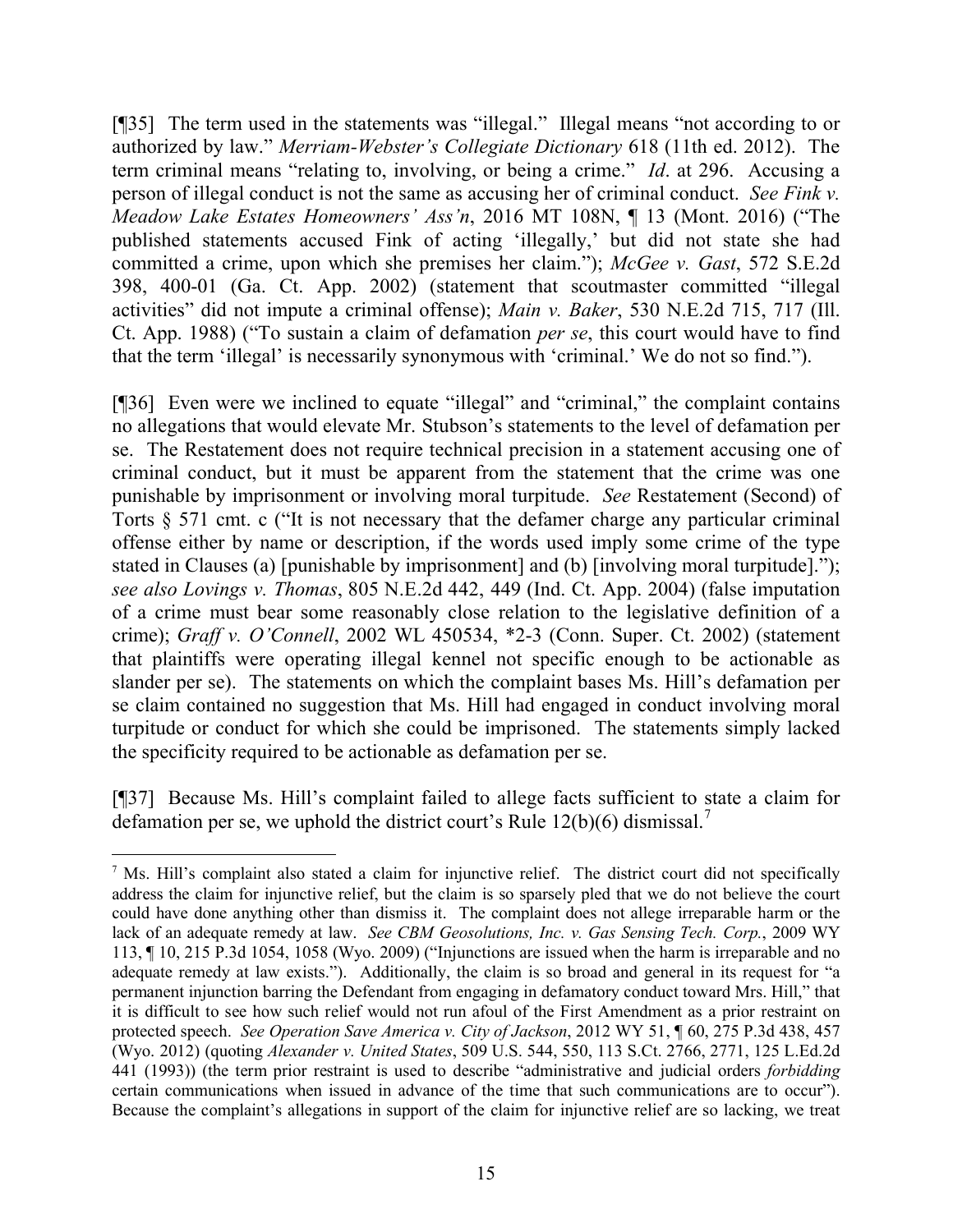# **C. Order Denying Rule 40.1(b)(2) Disqualification**

[¶38] As to her final claim of error, Ms. Hill contends that the district court (Judge Waldrip) erred in denying her Rule 40.1(b)(2) motion to disqualify Judge Campbell for cause based on his alleged bias against her. "A party seeking to disqualify a judge for cause is required to present convincing evidence that the judge harbored such a personal prejudice or bias against him that he or she was unable to impartially base decisions on the law and the evidence." *In re Guardianship of Bratton*, 2014 WY 87, ¶ 34, 330 P.3d 248, 255 (Wyo. 2014) (citing *TZ Land & Cattle Co. v. Condict*, 795 P.2d 1204, 1211 (Wyo. 1990)). We review the district court's decision on a motion to disqualify for an abuse of discretion. *Bratton*, ¶ 34, 330 P.3d at 255.

> A court abuses its discretion when it acts in a manner that exceeds the bounds of reason under the circumstances. *Lykins v. Habitat for Humanity*, 2010 WY 118, ¶ 9, 237 P.3d 405, 408 (Wyo. 2010); *Snyder v. Lovercheck*, 992 P.2d 1079, 1084 (Wyo. 1999). "The burden is placed upon the party who is attacking the trial court's ruling to establish an abuse of discretion, and the ultimate issue is whether the court could reasonably conclude as it did." *Nish v. Schaefer*, 2006 WY 85, ¶ 6, 138 P.3d 1134, 1137 (Wyo. 2006); *Snyder*, 992 P.2d at 1084.

*Acorn v. Moncecchi*, 2017 WY 83, ¶ 10, 397 P.3d 205, 208 (Wyo. 2017) (quoting *Jones v. Artery*, 2012 WY 63, ¶ 8, 275 P.3d 1244, 1247 (Wyo. 2012)).

[¶39] Ms. Hill supported her motion to disqualify with an 18-page affidavit detailing Judge Campbell's rulings that were adverse to her in her SF104 challenge. The affidavit calls out particular aspects of his rulings with which she disagreed, and states her personal interpretations and characterizations of those rulings. It further cites Ms. Hill's perception and assumption that public disagreement with Judge Campbell's ruling must necessarily have resulted in development of a personal bias against her.

[¶40] Having reviewed Ms. Hill's affidavit, we cannot say that the denial of her motion exceeded the bounds of reason. Our precedent is clear that adverse rulings do not alone support a motion to disqualify for cause.

l

that claim as also dismissed and uphold that dismissal. *See City of Casper v. Holloway*, 2015 WY 93, ¶ 22 n.7, 354 P.3d 65, 71-72 n.7 (treating complaint as one stating only a claim for declaratory relief due to insufficiently pled claim for injunctive relief).